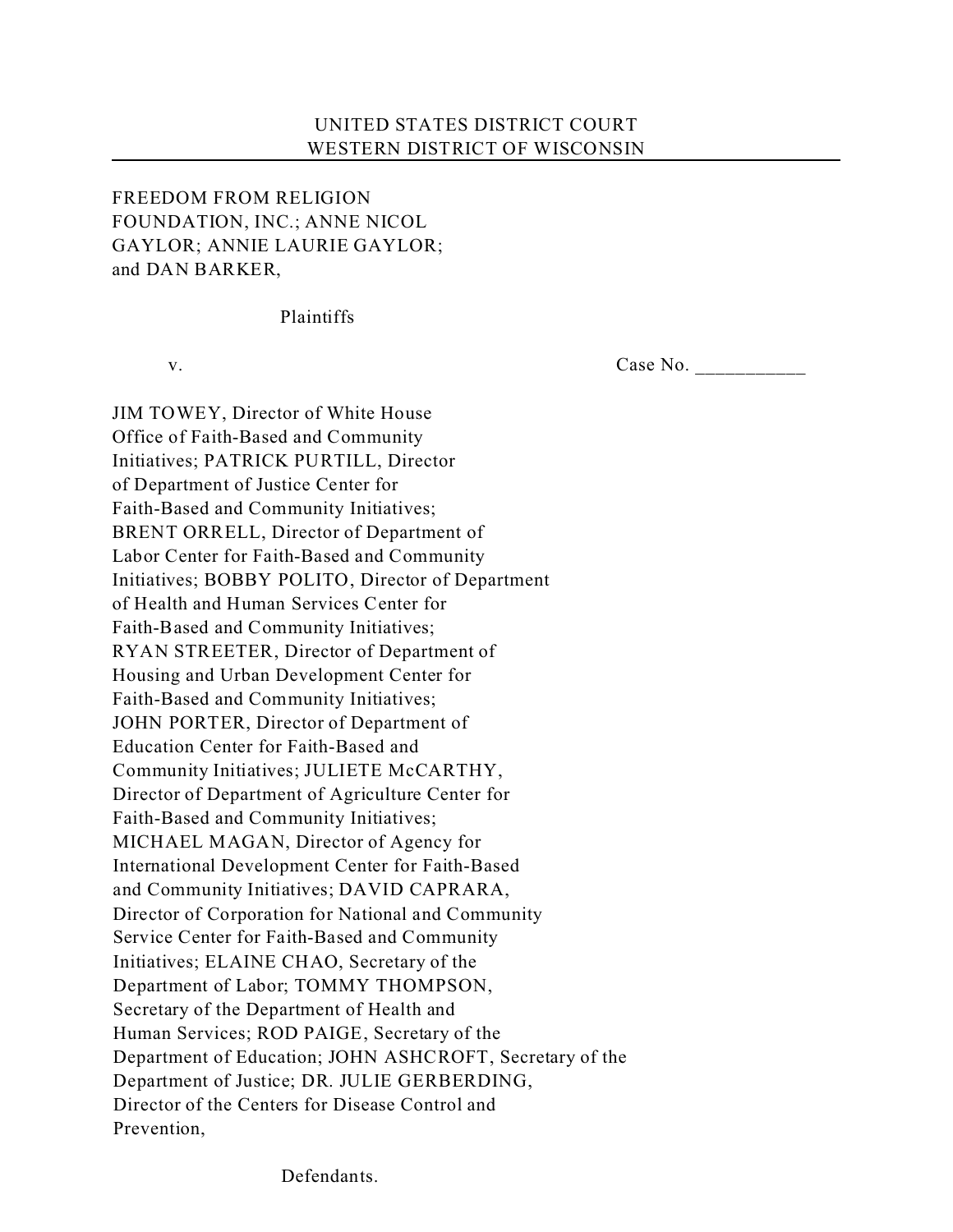## COMPLAINT

1. This is an action by the plaintiffs brought against the defendants alleging violations of the Establishment Clause of the First Amendment to the United States Constitution.

2. This Court has federal question jurisdiction pursuant to 28 U.S.C. § 1331.

3. Venue is appropriate in the District Court for the Western District of Wisconsin pursuant to 28 U.S.C. § 1391(e).

4. The plaintiff, Freedom From Religion Foundation, Inc., ("FFRF") is a Wisconsin non-stock corporation whose principal office is in Madison, Wisconsin.

5. FFRF has more than 5,000 members, who are opposed to government endorsement of religion in violation of the Establishment Clause of the First Amendment to the United States Constitution.

6. FFRF's purpose is to protect the fundamental constitutional principle of separation of church and state by representing and advocating on behalf of its members.

7. The plaintiff, Anne Nicol Gaylor, is a federal taxpayer residing in Madison, Wisconsin, and she is the President of FFRF, and she is a non-believer who is opposed to governmental establishment of religion.

8. The plaintiff, Annie Laurie Gaylor, is a federal taxpayer residing in Madison, Wisconsin, and she is an employee of FFRF and the Editor of FFRF's periodical "Freethought Today," and she is a non-believer who is opposed to governmental establishment of religion.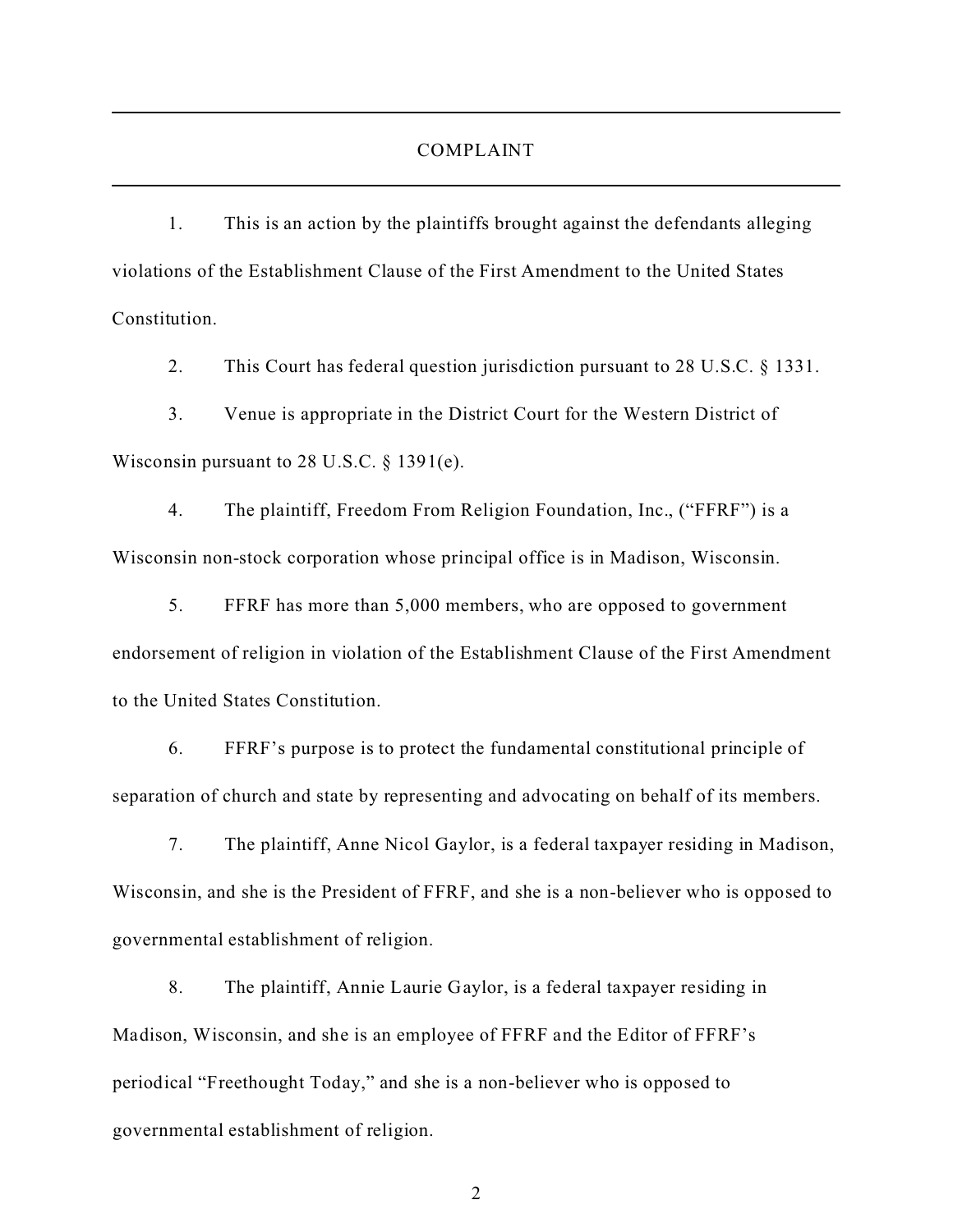9. The plaintiff, Dan Barker, is a federal taxpayer residing in Madison, Wisconsin, and he is an employee and Public Relations Director of FFRF, and he is a non-believer who is opposed to governmental establishment of religion.

10. The plaintiffs are opposed to the use of federal taxpayer appropriations to advance and promote religion.

11. The defendant, Jim Towey, is the Director of the White House Office of Faith-Based and Community Initiatives, a duly created office of the Government of the United States.

12. The defendant, Patrick Purtill, is the Director of the Department of Justice Center for Faith-Based and Community Initiatives, a duly created office of the Government of the United States.

13. The defendant, Bobby Polito, is the Director of the Department of Health and Human Services Center for Faith-Based and Community Initiatives, a duly created office of the Government of the United States.

14. The defendant, Ryan Streeter, is the Director of the Department of Housing and Urban Development Center for Faith-Based and Community Initiatives, a duly created office of the Government of the United States.

15. The defendant, John Porter, is the Director of the Department of Education Center for Faith-Based and Community Initiatives, a duly created office of the Government of the United States.

16. The defendant, Juliete McCarthy, is the Director of the Department of Agriculture Center for Faith-Based and Community Initiatives, a duly created office of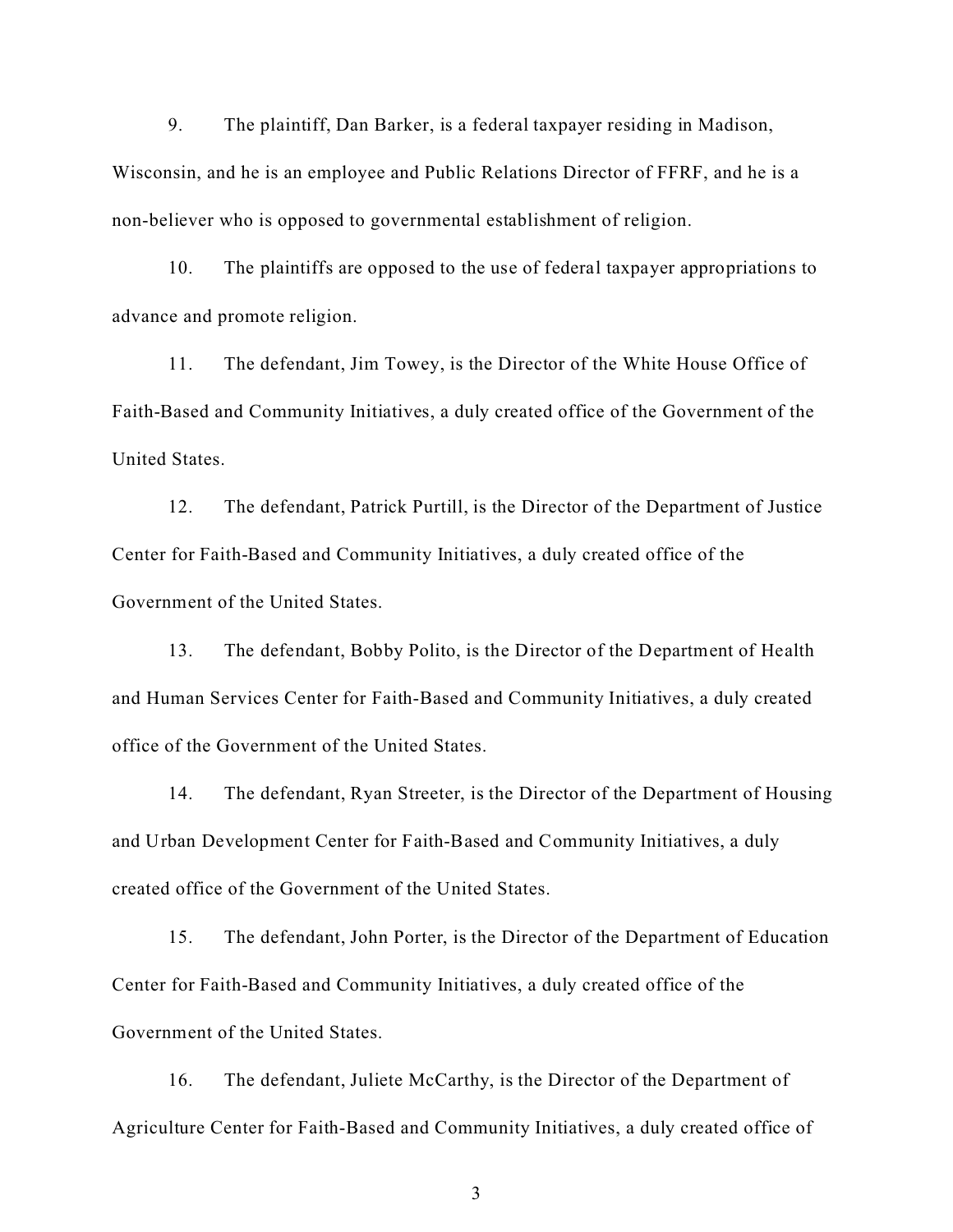the Government of the United States.

17. The defendant, Michael Magan, is the Director of the Agency for International Development Center for Faith-Based and Community Initiatives, a duly created office of the Government of the United States.

18. The defendant, David Caprara, is the Director of the Corporation for National and Community Service, a duly created office of the Government of the United States.

19. The defendant, Elaine Chao, is the Secretary of the Department of Labor, a duly created office of the Government of the United States.

20. The defendant, Tommy Thompson, is the Secretary of the Department of Health and Human Services, a duly created office of the Government of the United States.

21. The defendant, Rod Paige, is the secretary of the Department of Education, a duly created office of the Government of the United States.

22. The defendant, John Ashcroft, is the Secretary of the U.S. Department of Justice, a duly created office of the Government of the United States.

23. The defendant, Dr. Julie Gerberding, is the Director of the Centers for Disease Control and Prevention, a duly created office of the Government of the United States.

24. The defendants have engaged in and are engaged in actions that violate the Establishment Clause of the First Amendment to the United States Constitution.

25. The defendants' actions have violated the fundamental principle of the separation of church and state by using federal taxpayer appropriations to support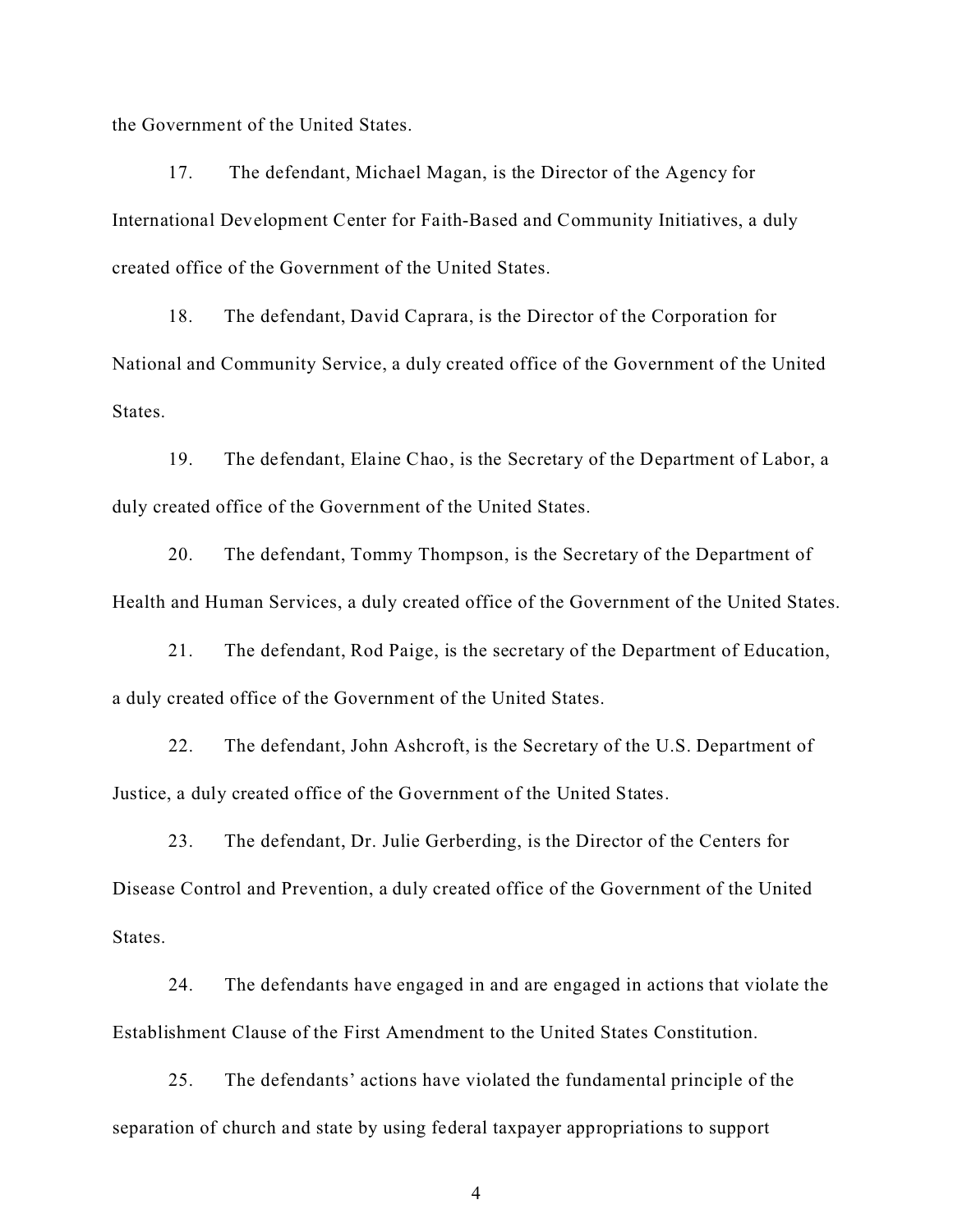activities that endorse religion and give faith-based organizations preferred positions as political insiders.

26. Defendants' actions include the funded support of national and regional conferences, at which faith-based organizations are singled out as particularly worthy of federal funding because of their religious orientation, and the belief in God is extolled as distinguishing the claimed effectiveness of faith-based social services.

27. The defendants, including at national and regional conferences, send messages to non-adherents of religious belief that they are outsiders, not full members of the political community, and the defendants send an accompanying message to adherents of religious belief that they are insiders, favored members of the political community.

28. A reasonable observer of the defendants' actions and listener to their words would perceive the defendants to be endorsing religious belief over non-belief.

29. The defendants' actions and/or words further give support to and the appearance of endorsing a preference for the funding of faith-based organizations.

30. The defendant Directors of the Centers for Faith-Based and Community Initiatives further oversee the expenditure of federal tax appropriations that are intended to give preferences for federal funding to faith-based organizations because such organizations are faith-based; the defendants also act to promote capacity building of faith-based organizations, all of which activities give support to and the appearance of religious endorsement to reasonable observers and/or listeners.

31. The defendant Secretaries of the Department of Labor, Health and Social Services, Education, and Justice, and the Director of the Centers for Disease Control and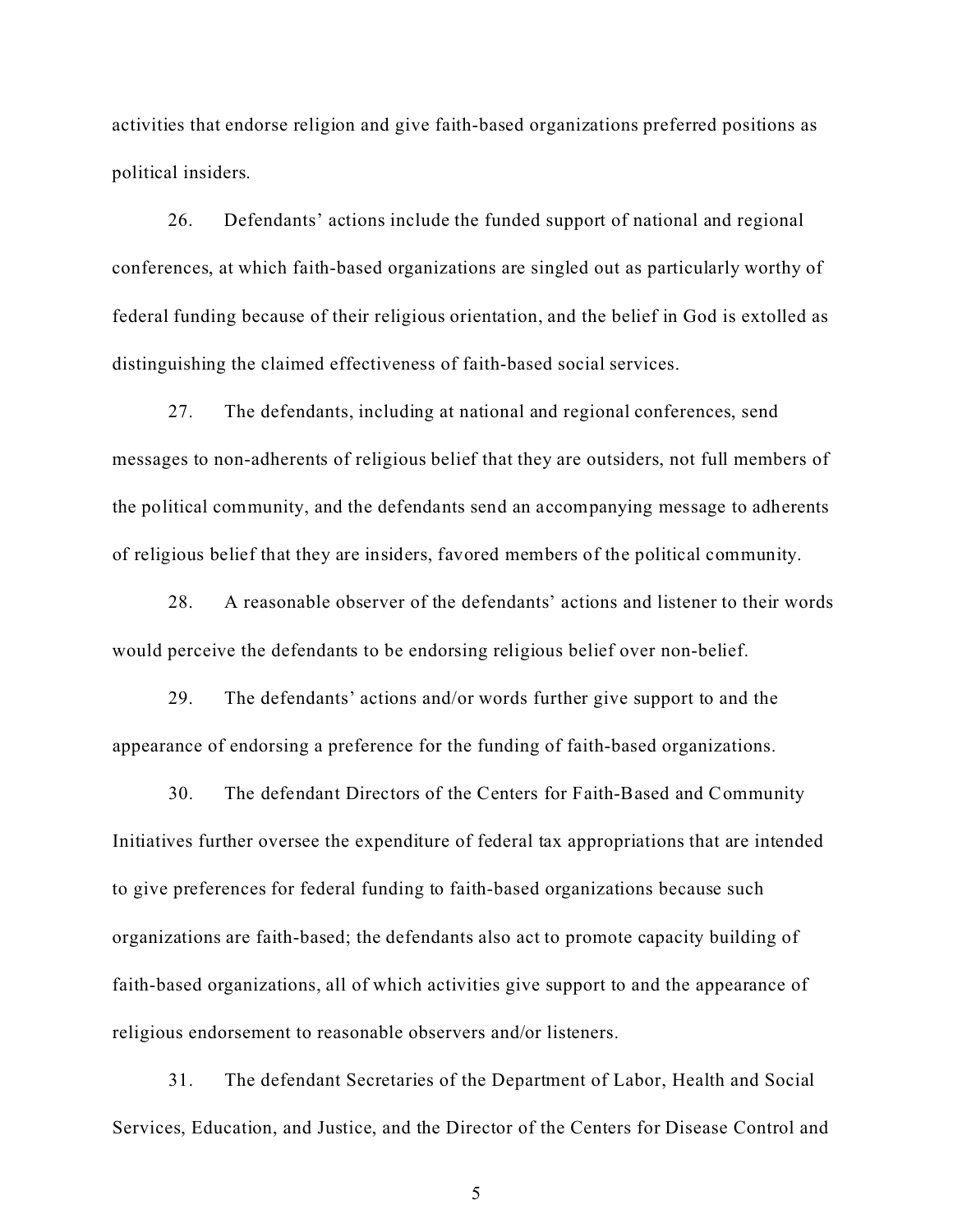Prevention, further have directly and preferentially funded with federal taxpayer appropriations services that integrate religion as a substantive component, thereby also having the effect of establishing religion.

32. Finally, the defendant Secretaries and Director of the Centers for Disease Control have funded intermediary faith-based organizations that preferentially award sub-grants to other faith-based organizations, and without utilizing objective criteria by the intermediaries for making sub-awards, which has the further effect of forcing nonbelievers such as these plaintiffs to subsidize the establishment of religion.

33. The preferences for and endorsements of faith-based organizations by the defendants, as preferred providers of social services funded with federal taxpayer appropriations, belie the claim that defendants are trying to level the playing field for access to federal funds by faith-based organizations.

34. The use of federal taxpayer appropriations by the defendants give actual preferences to and public appearances of government endorsement and advancement of religion, including an inextricable entanglement of government and religion.

35. The federal taxpayer appropriations used to support the activities of the defendants convey a message that religion is favored, preferred and promoted over other beliefs and non-belief.

36. The actions of the defendants in using federal taxpayer appropriations to endorse and advance religion violate the Establishment Clause of the First Amendment to the United States Constitution.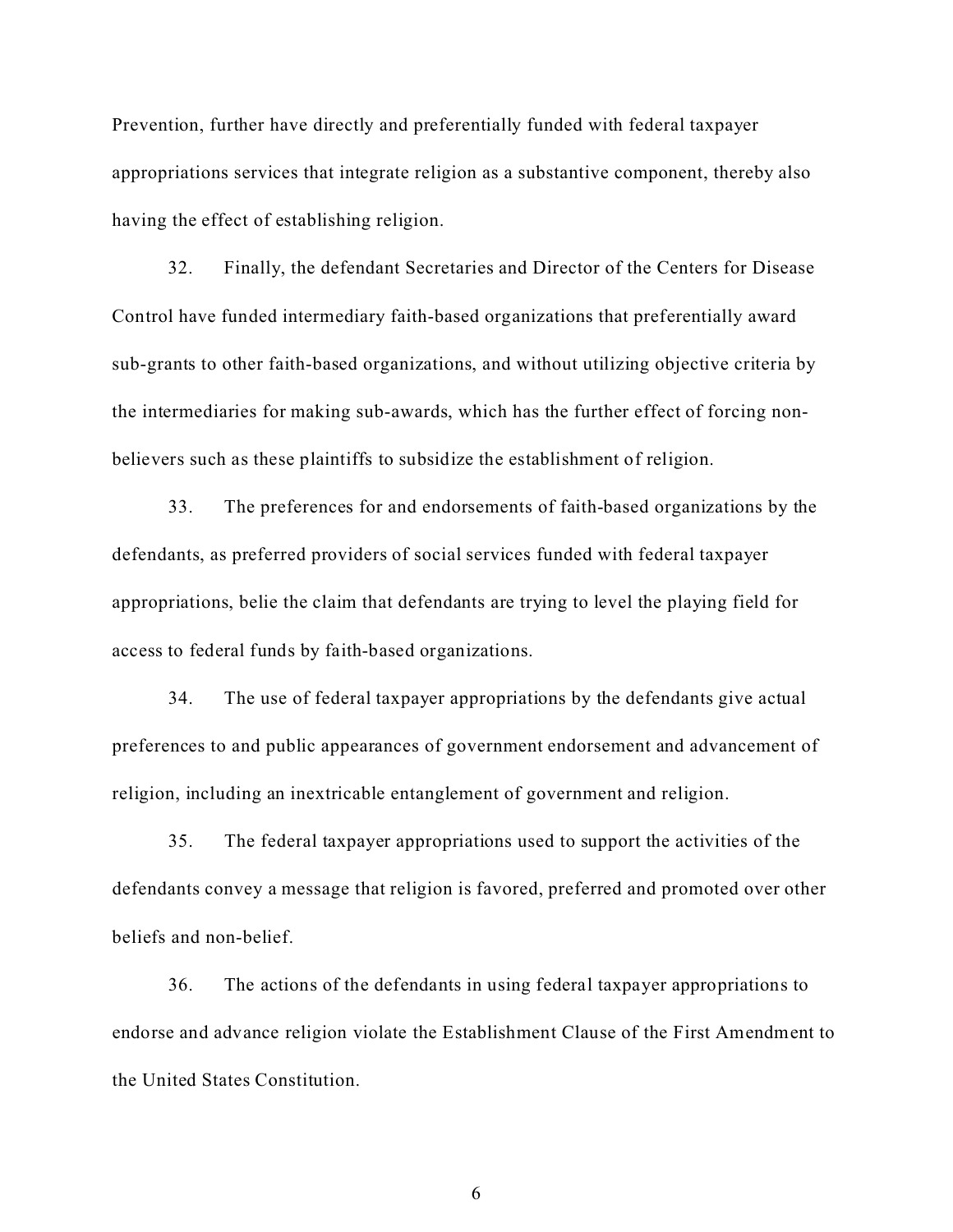37. The defendants' actions, undertaken without rules, regulations, limitations, restrictions or procedures for assuring that appropriations are not made by the defendants to social service organizations which use government appropriations to advance and promote religion, further violate the Establishment Clause of the First Amendment to the United States Constitution.

38. The actions of all the defendants in violating the Establishment Clause of the First Amendment to the United States Constitution are injurious to the interests of the plaintiffs individually, and to FFRF in its representative capacity, because the defendants' actions compel the plaintiffs to support the establishment, endorsement and advancement of religion, to which the plaintiffs object.

**WHEREFORE**, the plaintiffs demand judgment as follows: (a) For a declaration that appropriations made by the defendants have been used in violation of the Establishment Clause of the First Amendment to the United States Constitution; (b) for an order enjoining the defendants from continuing to use appropriations in violation of the Establishment Clause of the First Amendment to the United States Constitution, including the prohibition of funding for Centers for Faith-Based Initiatives; (c) for an order requiring the defendants to establish rules, regulations, prohibitions, standards and oversight to ensure that future appropriations are not made and/or used to fund social service providers that include religion as an integral component of the funded activity; (d) for judgment awarding such further relief as the Court deems just and equitable; and (e) for judgment awarding the plaintiffs their reasonable costs, disbursements and attorney's fees, as allowed by law.